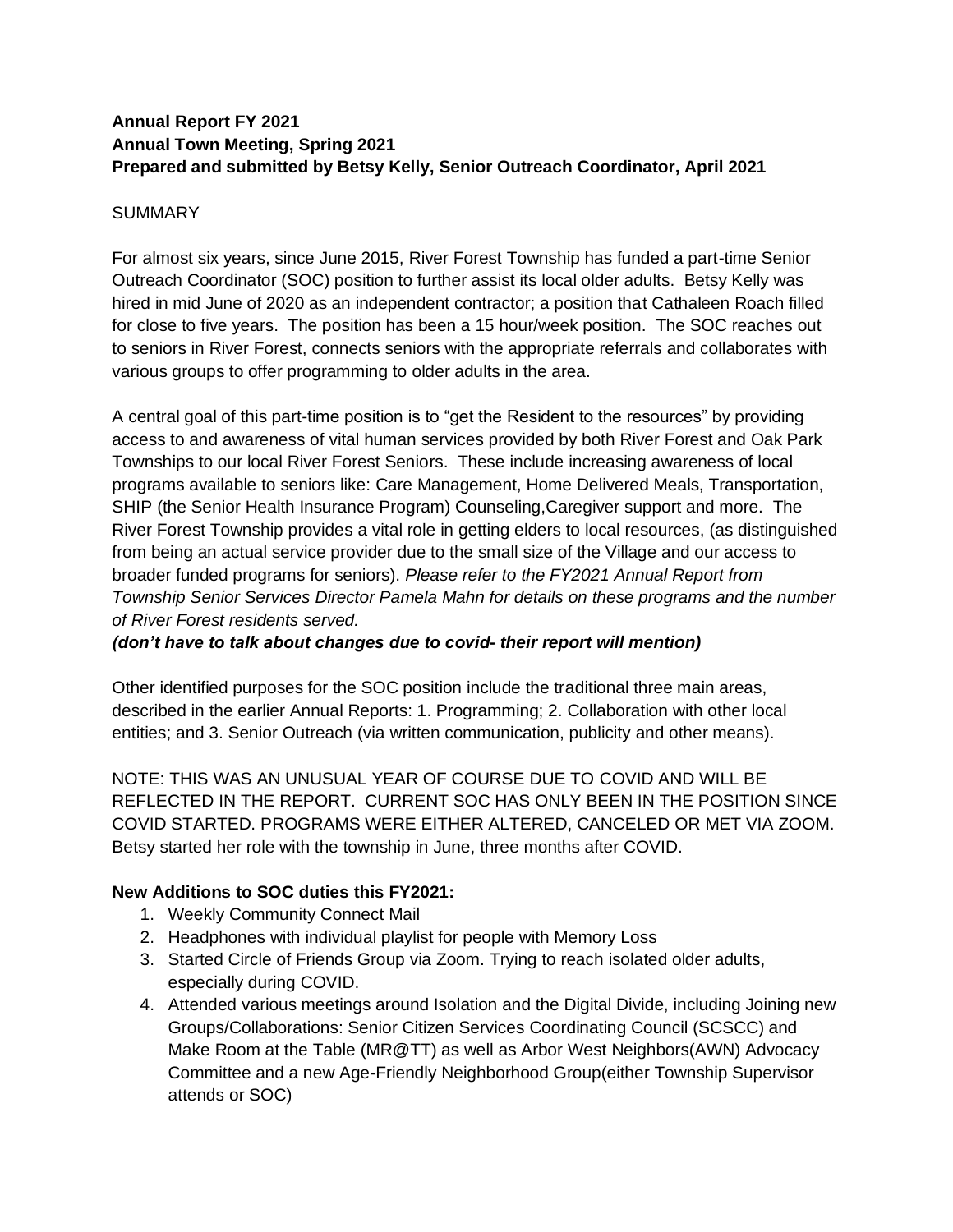# I. Continued Progress with Programming; Collaboration with Government and other Groups; and Outreach

In addition to the new initiatives in FY 2021 described above, the SOC focused on three tradition areas from previous years: Programming initiatives for lifelong learning and health and safety; collaboration with other local entities; and senior outreach.

## **A. Objective No. 1: Programming**

- 1. Programming co-funded with River Forest Public Library and
- 2. "Other" Independent of RF Township senior programming

## **1. River Forest Library Programming Co-Sponsored with the Township:**

RF Township enjoys and celebrates a special working relationship with the River Forest Public Library. Together, they co-sponsor programs and evenly split costs for educational and other enjoyable programming directed at seniors. These programs are designed to help alleviate isolation in seniors, and to foster friendship and educational enrichment for the older adults.

SUMMARY TOTALS FOR ALL JOINT PROGRAMMING WITH RF LIBRARY:

- a. **Total No. of Jointly Funded Programs FY 2021= 36 (13 programs were cancelled at the beginning of COVID and Film Lovers Friday was cancelled indefinitely due to COVID)** [and not counting Memory Cafes- assume this is through OP Township] Gather-Discover-Engage\*  $= 26$  $CSAYL = 10$
- b. **Total Attendees FY 2021= 569** Gather-Discover- Engage\*\*= 249 CSAYL= 320

## **Gather-Discover-Engage:**

Numbers are lower than previous years due to Covid and cancellation of programs early on and then not as many attendees virtually/call-in vs. in-person.

*Coffee Mondays:* There was a great turnout around talk about Voting information and when we had more than one speaker talking on a related topic, including information on Volunteer Opportunities. Coffee Monday was in person in March, cancelled in April and May and then was held over Zoom starting in June 2020 through March 2021 (with the hopes of starting again in person outside in the library's garden in May of 2021)

\**A new Craft and Chat Event* was added in January which was very popular- seniors would pick up their craft supplies along with instructions at the library and then would meet on Zoom to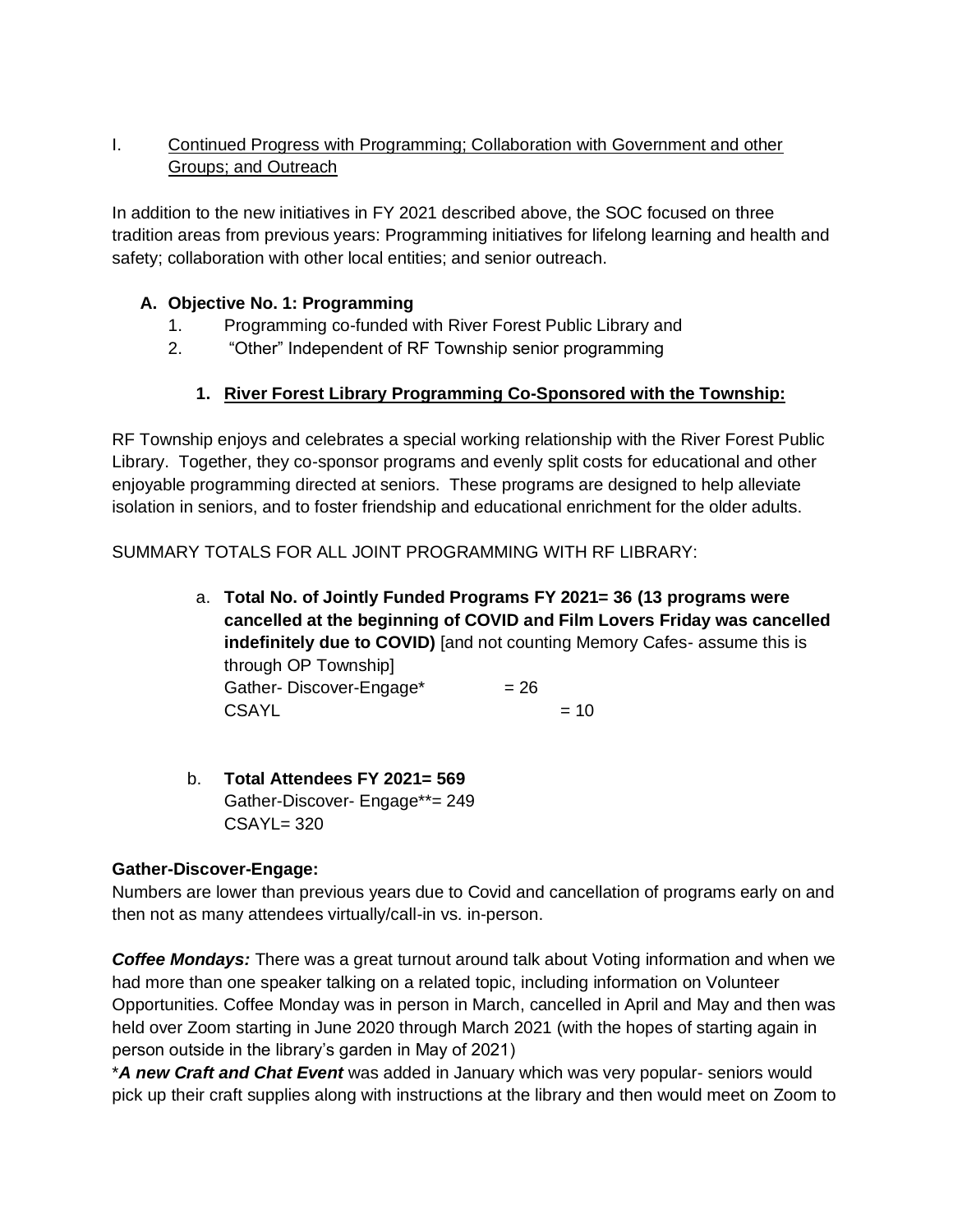do the craft together. The 12 spots for this sold out quickly and there were not a lot of spots due to purchasing the art materials. We may want to look into this moving forward and increasing our budget for this so more slots can be available. This was a very creative initiative during COVID that worked out well. The SOC can always be available to pick up and deliver supplies. [this is a program we may want to look into as being a hybrid program moving forward for those that are able to meet in person as well as those that cannot get out or prefer to do from home.]

COVID stopped programming abruptly to begin with but then forced us to become creative with online/call-in programming and looking ahead, *Zoom should always be an available option even after programs are back in-person, for those that cannot get out of their house due to a variety of reasons from weather to rehabbing at home after a recent hospitalization.*

\*\* As mentioned above *Film Lovers Friday was cancelled* due to COVID, but also *Social*  **Stitching, which soon became Social (Distance) Stitching** did not see a big turnout- the participants missed getting together in person and did not want to get together over Zoom (typical turnout was 3-5 people over Zoom; Meghan did hear that some of the participants were meeting in each others backyard at least early on, but then a few did still gather virtually).

# **(CSAYL) Celebrating Seniors all Year Long:**

Pre-Covid- the *Harriet Tubman Living History* was a big hit, although a bit costly it sounded like a worthwhile event( 27 in attendance). After Covid, many programs were cancelled early on, but then programming continued via Zoom. People loved the *Talking Statues* (33 in attendance at the first talk and 46 at the second); the book talk, *From Miniskirt to Hijab* with author Jacqueline Saper had a good turnout (38 attendees) the book talk with author Linda Gartz *Redlined: A Memoir of Race, Change and Fractured Chicago* also had a good turnout (38 people) and the *Christmastime in the City* talk with Clarence Goodman (57 people). Although music events were very popular pre-COVID there were no Virtual Music Programs. The cooking demonstration surprisingly did not have a large turnout. During COVID the Authors discussing their books/race relations and Historical/creative talks were popular.

## **2. Other Programming Provided by RF Township**

Celebrating Seniors Week was cancelled due to COVID (May 2020 and will be cancelled May 2021 as well) The previous SOC spent a lot of time and effort preparing in January and February.

Pickleball- was on hold due to COVID, but is now opening up.

## **New Programming/Initiatives:**

● **Community Connect Mail:** In an effort to reach out to isolated older adults during the pandemic, the new SOC had been reaching out to older adults as well as agencies that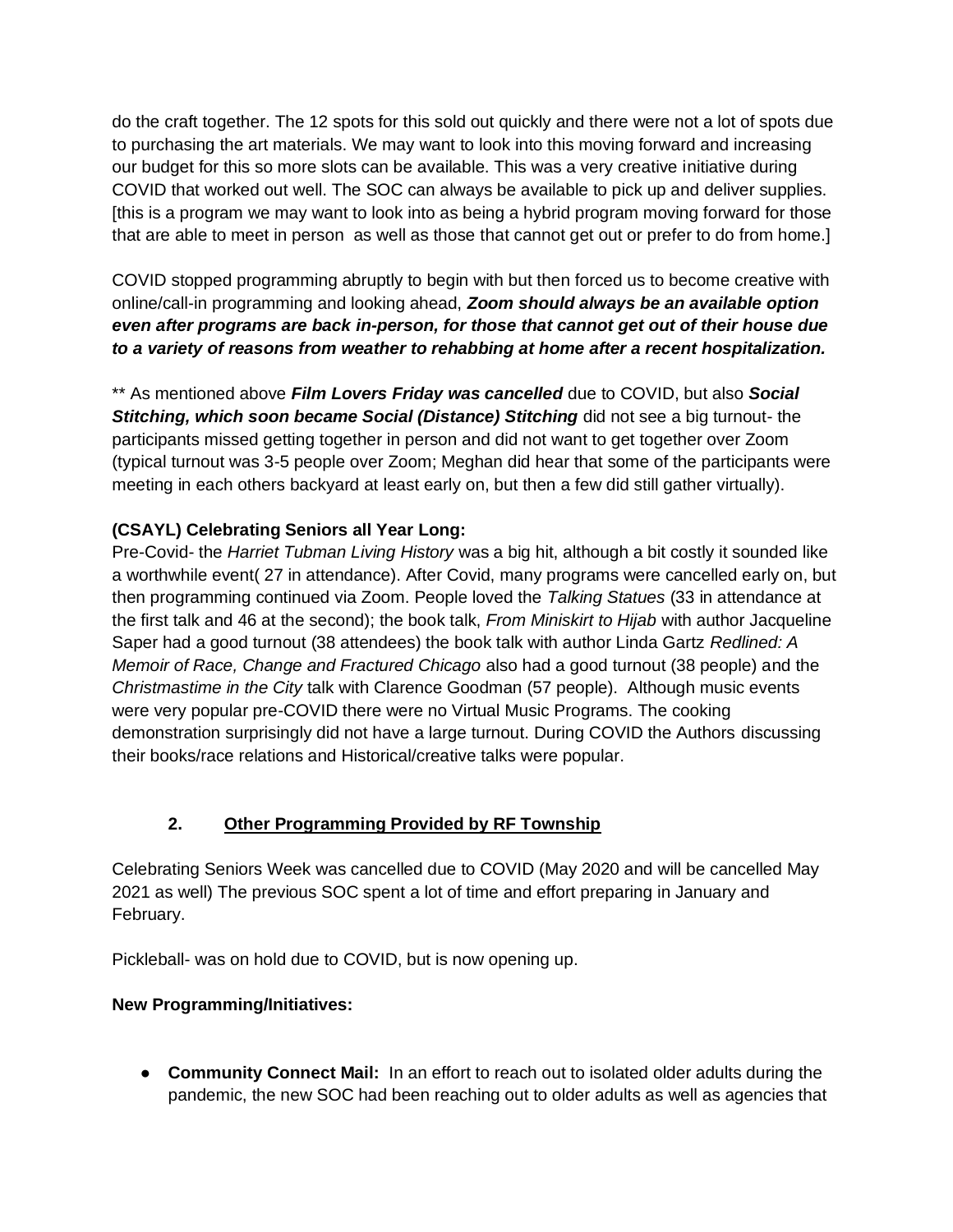work with older adults, including social workers/doctors at hospitals and clinics, homecare agencies, senior housing in Oak Park, River Forest and Austin with information about online/call-in programming. Many local and national programs have gone online. SOC reaches out to various groups to share their information about educational events, exercise, meditation, podcasts, movies, gardening tips etc. She also informed people on the most recent vaccine updates and other community news. She started doing this weekly mailing through a grant she received as a consultant for Arbor West Neighbors(AWN)and has continued the email now from the RF Township in collaboration with AWN.

- **"Alive Inside Playlists/Headphones"** offering- through an earlier grant that the SOC received before starting at the township she received headphones from Alive Inside Foundation as another way to reach out to isolated older adults, specifically those suffering from dementia. Music has a very powerful connection to those with memory loss. The music is able to bring back memories from earlier times. The SOC reached out to caregiver groups, the Dementia Friendly RF email list, Belmont Village as well included a flyer in the RF Library's memory kit. This year she worked with Belmont Village and created 6 headsets for residents as well as 4 headsets for community members. At Belmont Village an activities staff person worked tirelessly with individual residents trying to figure out their favorite songs, often with family members' help. More people took interest, but were not able to follow through for various reasons.
- **"Circle of Friends"** The SOC went to many meetings around isolation and older adults, including meetings around technology and older adults to figure out how best to reach this population during COVID. She also talked to a few local adults about what they missed most. The common theme seemed to be that people didn't necessarily miss their meetings or groups for the activities, education/stimulation, but they missed seeing their friends/ connecting with others (who often were at the groups). One of the meetings the SOC went to was about the Circle of Friends, "a group that was Developed by scholars/practitioners at the Central Union for the Welfare of the Aged at Helsinki University in the early 2000s. It is a group rehabilitation model for older people, who experience loneliness from time to time or perhaps every day." This presentation was put on by the University of St. Louis Hospital Division of Geriatric Medicine who was implementing the group in St. Louis. [One of the great benefits of Zoom was being able to attend meetings in different states]The aim of the group is to alleviate and prevent loneliness. The program connects isolated older adults. A group of 5-8 older adults meet weekly for 12 weeks and talk about various topics (arts/culture, health/wellness, writing/reflecting) with the main focus being on creating relationships. The hope is that these relationships continue after the twelve weeks. The SOC went through training in November and December. The group is supposed to have two facilitators. The SOC asked Barb Bodner\* from AWN to help her facilitate. We started our first pilot group via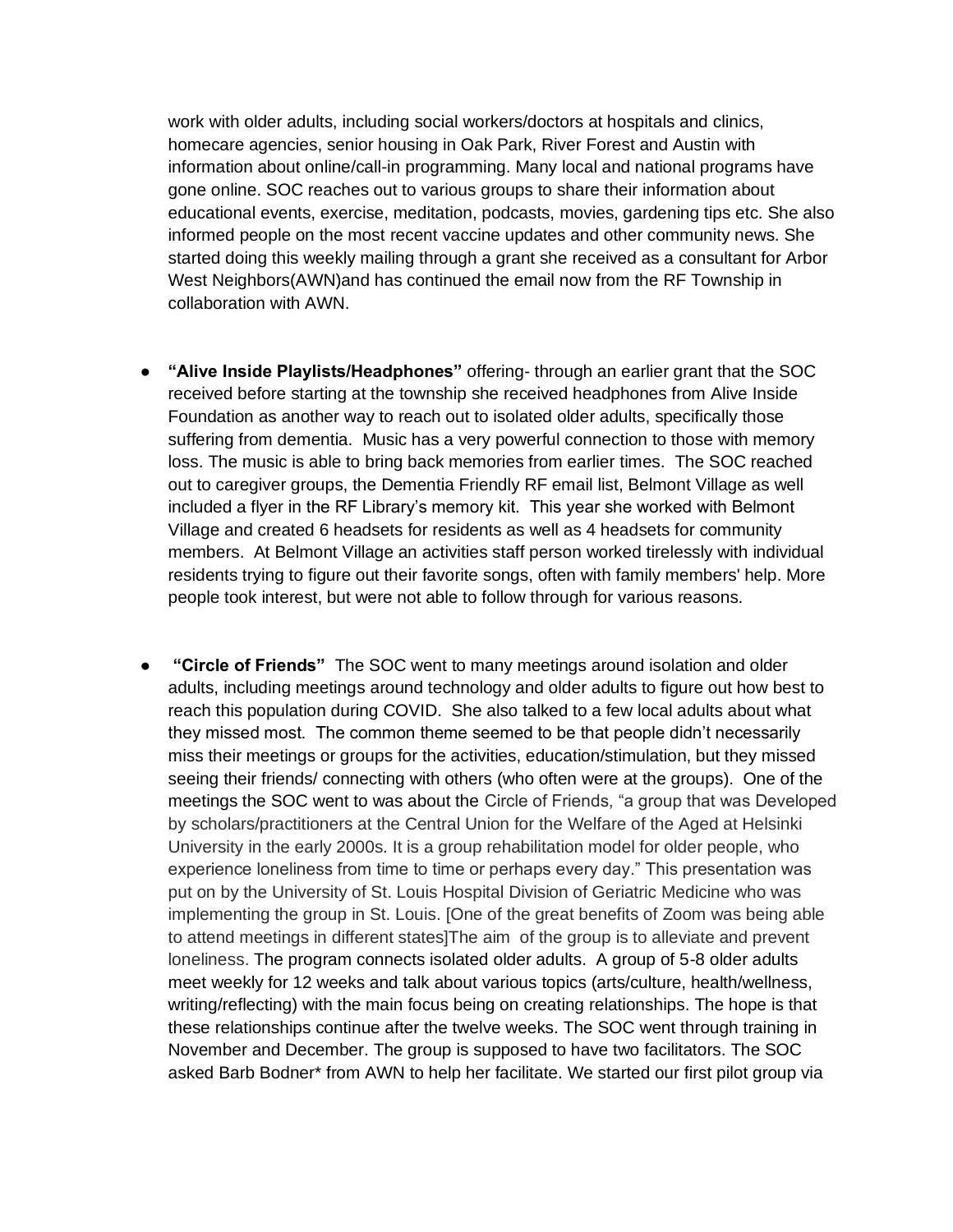Zoom in February with 6 members. The SOC advertised, researched various topics and we were ready to start our first group in early February.

\*Barb Bodner organized the group Great Neighbors, a one on one friendly visitor program, which wasn't getting the support it needed form Little Brothers/Friends of the Elderly, so she was hopeful to work on another endeavor that reached those that wanted connection. The current SOC mentioned that Great Neighbors should stress how the program was mutually beneficial (to both parties).

## **B. Objective 2- Ongoing Initiatives with Local Government and Other Entities: [Things looked a lot different this year with COVID- most yearly events were put on hold]**

Additionally, the SOC and Township Supervisor spent some of FY 2021 assisting and collaborating with the OP Township, Village of RF and other local and Chicago area agencies.

The Township Supervisor as well as the past SOC were great about introducing the new SOC to various people/ groups that she would be working with and she continued to build on those relationships.

**OP Township:** *(most programming moved online) See Oak Park Township Report.* The SOC attended monthly Senior Committee meetings as the RF Township representative and gave updates about what we were doing and received support from the committee; The staff at OP Township has been very supportive and helpful to SOC as well. SOC provided information for their quarterly news and views; RF Township Supported Memory Cafes which moved online during Covid; SOC delivered meals 2x/month;. SHIP and Medical Lending Library: spreading the word about these programs, although new protocols in place. No representatives at RF Township this year due to COVID. The OP Township has been helpful around assisting with technology for Circle of Friend Group. A couple of adults were having a hard time connecting with the group and the Township was able to provide grandpads (a tablet with a 4g hotspot included) to them, providing a much higher quality wifi service than the affordable wifi from comcast or AT&T.)

**RF Village:** Township Supervisor and previous SOC at the beginning of the pandemic worked closely with the Village to start the Volunteer Care Corps. Headed by Helen Kwan, the Volunteer Corps recruited many volunteers to help those seniors needing assistance with shopping, errands and masks during this time. Current SOC has been in touch with Helen Kwan during the pandemic. The previous SOC was also involved with "Getting the Count Out"/Census work. The new SOC and Township Supervisor presented to the RF Age Friendly Collaborative about past surveys that have been done to reach out to older adults; The SOC also reached out to the group later to inquire about as well as suggest "housing questions" for the survey.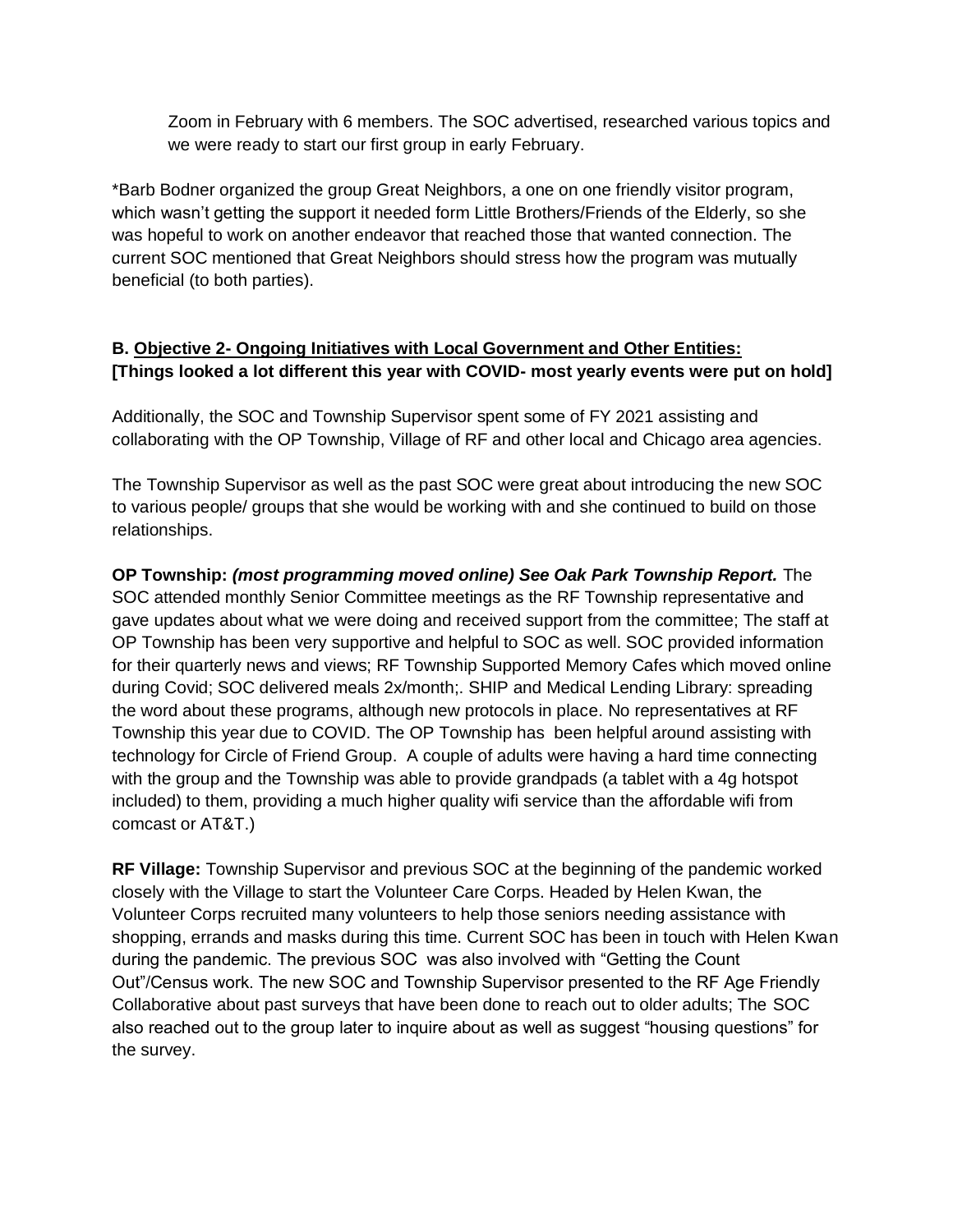**RF Fire Department:** The past two years the Fire Department had an open house and the Township helped distribute ICE packets (there was no open house this year due to COVID) although we still let people know about ICE packets and did pass out a few.

**RF Police:** SOC asked Officer Ransom to talk at our Coffee Monday group about ID bracelets as well as inform people about SilverAlert, a way police across communities can alert each other about an older adult that has gone missing. The partnership with OP and RF Police Department for safe disposal of medication programs I believe was put on hold during Covid.

**LOSS:** a group that the previous SOC hosted for those near River Forest was on hold initially but then became virtual through Catholic Charities during the pandemic.

**Grief/Support Groups:** SOC publicized Support Groups through Grace Lutheran and Loyola Medicine Hospice as well as other help hotlines (through IL Dept. on Aging) and resource numbers in weekly and monthly emails.

**Triton:** SOC reached out to the Retired Senior Volunteer Program (RSVP) to help publicize their volunteer opportunities as well as their Tax Counseling service. They also were invited to speak at a Coffee Monday.

**Concordia:** Township Supervisor reached out to Concordia's Counseling Group to make sure they were still offering their Meaningful Wellness Groups. They eventually did have groups in November and December which the Township helped publicize. We also advertised lectures; *(unfortunately due to a change in administration, Dr. Lydia Manning, a well respected professor had to move on from her position)* so we will see how our relationship changes moving forward. The Gerontology Department will still be a part of the school. We will see if there is a change in focus with the new administration. Lydia is still very active in various Aging Committees in the community. **(see Arbor West Neighbors)**

**Arbor West Neighbors:** *Walking Group* is on hold; The *Memoire Group* that the previous SOC collaborated with AWN and Concordia halted due to COVID, but still received an award from the Illinois Township Association of Senior Services Committees. This Memoire Program started in the Spring, but was a culmination of other workshops/ programs leading up to this. RF Township Supervisor also received an award for programming.

Arbor West Neighbors started a *Neighborhood Age-Friendly Collaborative* across four communities after a gentleman wandered out of a nursing home and was unable to be found until it was too late. The group formed so communities work closer together on issues that we are all concerned about. Township Supervisor or SOC will represent RF Township at these meetings. SOC started *Circle of Friends* group(mentioned above) in Collaboration with AWN as well as *Community Connect Mail.*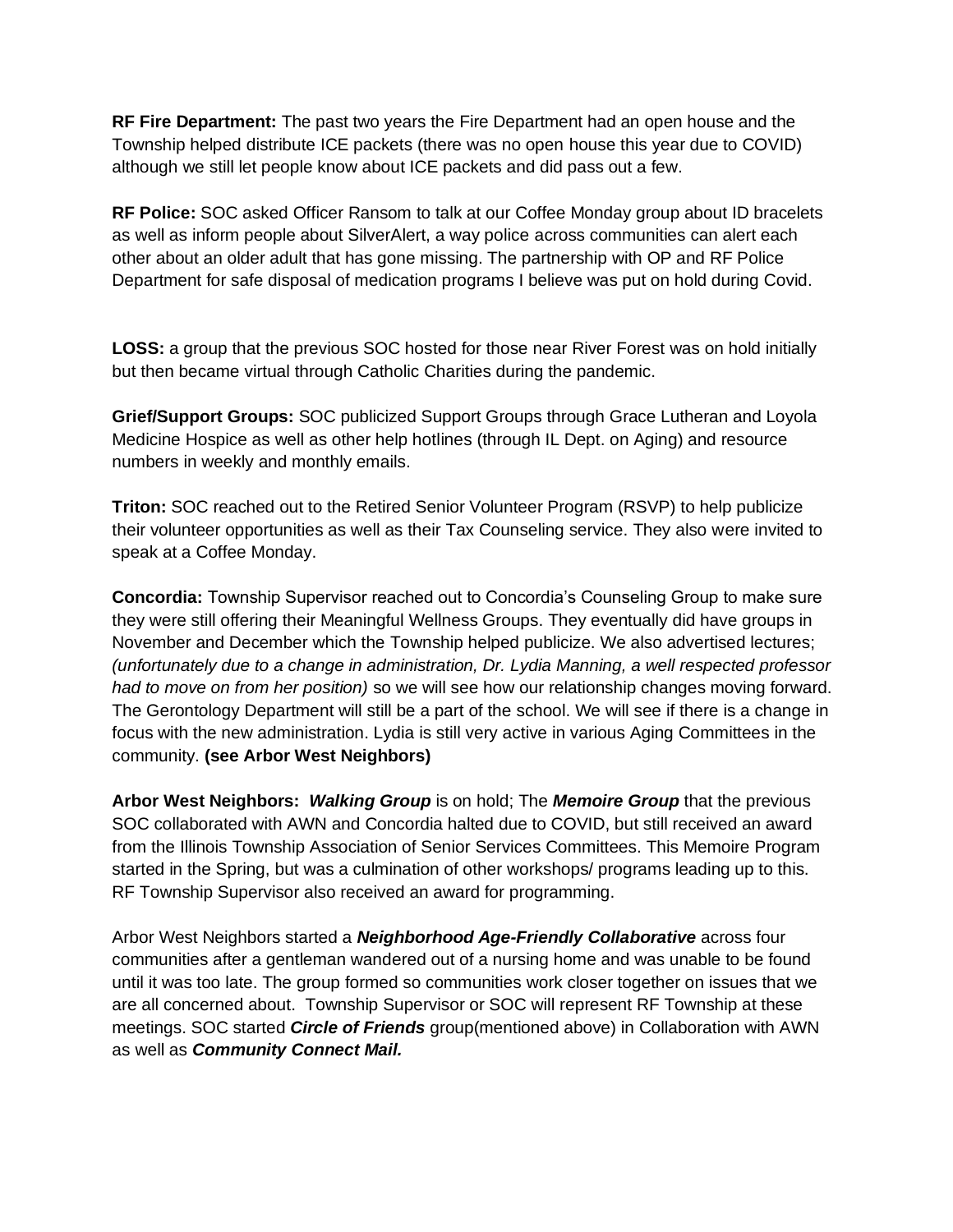**Dementia Friendly Meetings:** Attended monthly meetings until January when they were put on hold due to Covid and inability to train restaurants and businesses around being Dementia Friendly. This is not restaurants/business's focus at this time. During Covid the group was working on their website and SOC helped provide resources as well as they reached out to their network about the headphone program.

**Sounds Good! Chorale** went viral for those who wanted to attend. SOC publicized in Community Connect.

**Age Options:** spreading the word about their health and wellness programs as well as their Choir….

**YMCA:** The SOC helped promote their Healthy Aging Pilot Program as well as a couple of their online events.

**Aging and Disability Resource Consulting:** In the past the RF Township publicized the twicemonthly free consulting opportunities at the River Forest location. These were on hold due to Covid (see OP Township report)

**Thrive:** SOC attended and spread word about Thrive's Suicide Prevention training and also spread the word about their various other Thrive talks.

**Forest Park Cultural Trips** put on hold during Covid and Denise Fulmer who took Seniors on many exciting trips in the past is no longer with the Mohr Center.

Reached out to the **Park District of Oak Park**/ Dole Center about their Active Adult Program. Spreading the word about this great opportunity for RF residents.

**River Forest Park District:** spreading word about the Community Garden.

**Triton/Retired Senior Volunteer Program (RSVP) :** spreading the word about their Tax Counseling Program and Volunteer Opportunities.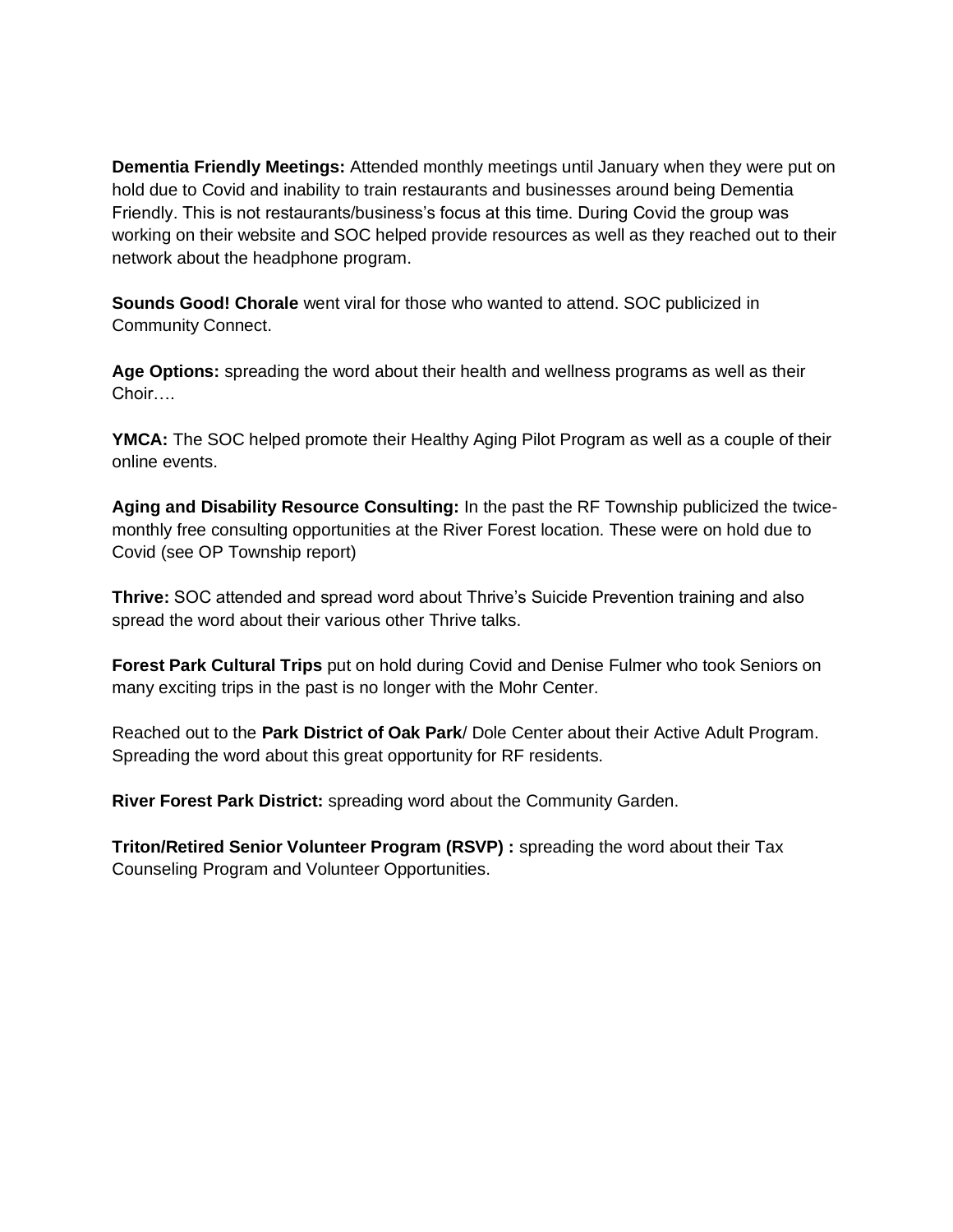### **C. Objective No. 3- Outreach/ Communication:**

When SOC first started Township Supervisor and past SOC introduced/connected her via email and in person to all the partners she would be working with.

SOC reached out to her email list to see how she could help at this time; she received some responses, mostly appreciation for reaching out; some needed help making an appointment for the vaccine, some requested to be connected to online/call in programming, a couple requests for ICE Packets; others needing a Zoom tutorial.

**Speaking Engagements:** SOC, RF Township Supervisor and OP Township Director spoke at the *RF Village Age Friendly Collaborative* about our services as well as gave an overview of past surveys that have been taken in the community since the group is putting together another survey for older RF residents. (so they don't repeat anything that has already been done.)

SOC spoke to *Oak Park Temple's STAR* group; Spoke at the *Senior Citizens Services Coordinating Council* (SCSCC) and *Coffee Monday* meetings about RF Township Services. RF Township Supervisor, OP Township Supervisor and SOC also met with the *Sheridan*, the new Assisted Living/Memory Care Facility to let them know about our programming and let them know about other people/organizations to connect with as well. They will be a great community partner (willing to provide community space, programs and volunteers…) SOC also met with two new *RF Township Board members* to talk about her role.

Attended regular monthly SCSCC (new membership), OPTSS Committee, Dementia Friendly (until put on hold in January) AWN Advocacy meetings as well as ongoing meetings on Isolation and Digital divide meetings.

Prepared senior packets for Township Assessor visits with seniors to pass out to seniors they meet with.

Updated the Senior Services section of the website (with help of Jeff Belmonte) with changes in services during COVID as well as upcoming programs

Reach out through monthly email as well as Community Connect Mail to older adults

Provide Programming information to Christopher Fox and Yazmin Morales at OP Township for the quarterly News and Views.

The SOC works with Meghan O'Keefe at the River Forest Library creating or distributing promotional posters and outreach materials for all co-sponsored events.

Received calls from the community directing them to the appropriate resource whether it was questions about voting, transportation, ICE Packets, volunteer opportunities, OP Township referrals.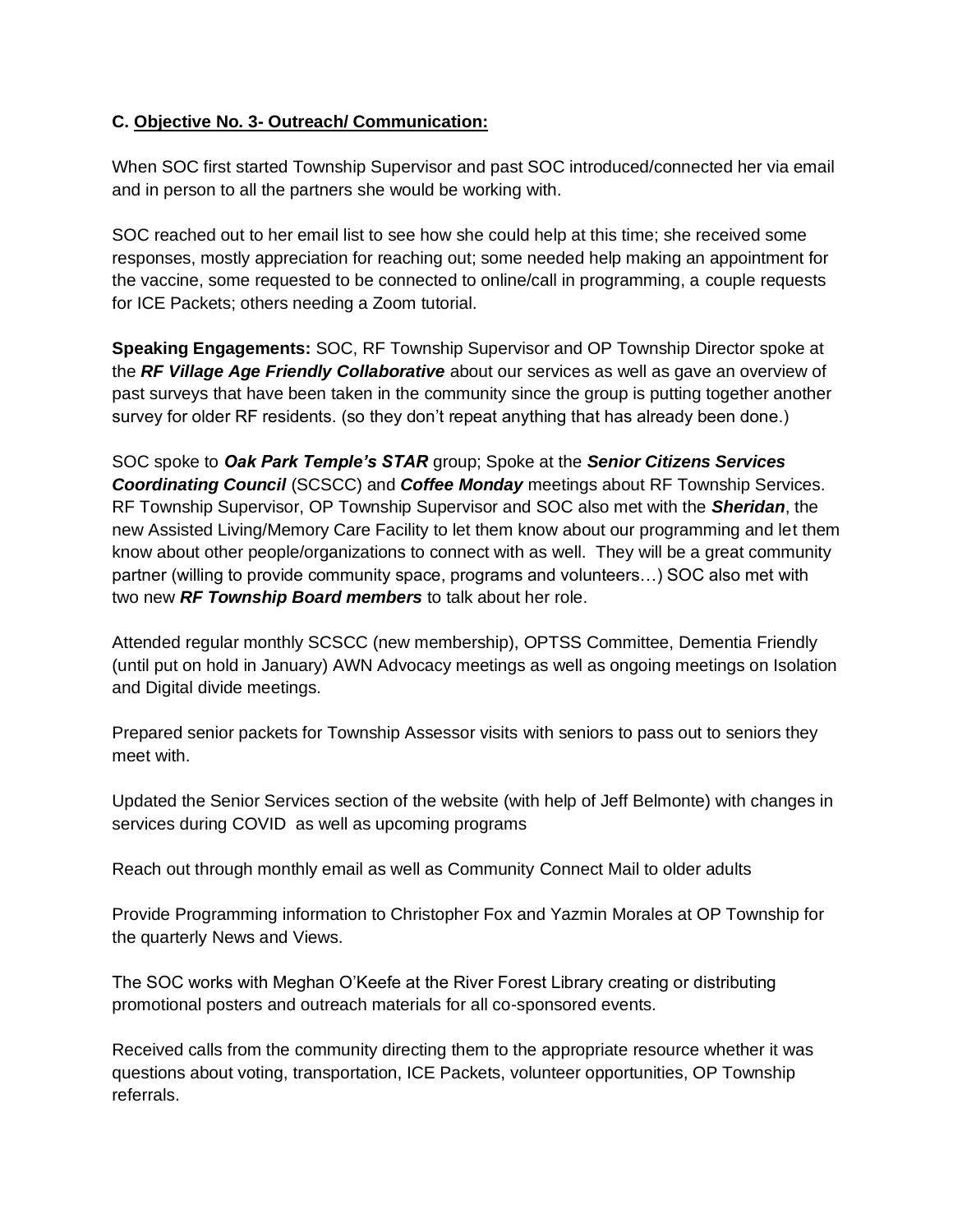### **II. New Initiatives for FY2021 with Township SOC and Others:**

Community Connect Mail (mentioned above in Programming)

Circle of Friends (mentioned above in Programming)

Attended various meetings around isolation and the digital divide. SOC joined a group called Make Room at The Table which put together a list of ideas people can do during the holidays for themselves and others to keep busy and feel less isolated during the pandemic. This was circulated in Community Connect and the River Forest monthly email (it was also posted in the Chicago Tribune). This same group is how she found out about Circle of Friends (through an online training by University of St. Louis Hospital- the benefits of Zoom!)

RF Township joined the Senior Citizen Services Coordinating Council (SCSCC) a networking group of professionals in Chicagoland that work with older adults. A lot of good contacts to tap into for Coffee Monday Speakers. One of the members already reached out and asked to help plan a few upcoming Coffee Mondays.

Received Dementia Leadership training with RF Township Supervisor as well as Director of OP Township Senior Services.

Dementia Friendly Committee: reached out to their contacts to see if they wanted to be part of the headphone program

RF Library: has memory kits for adults suffering from Dementia and their caregivers and they included information about headphones in the kit.

Oak Park Township and Village of Oak Park and River Forest Township and Village of River Forest Repair Program in collaboration with Northwest Housing Partnership is almost ready to move forward (see OP Township Report)

Connected with Dole Center/ Park District of Oak Park's Active Adult Program and had them come talk at one of our Coffee Mondays to let RF residents know about this great resource (\$50/year for most of their programming- lapidary art, ceramics, weaving, computer room and other events)